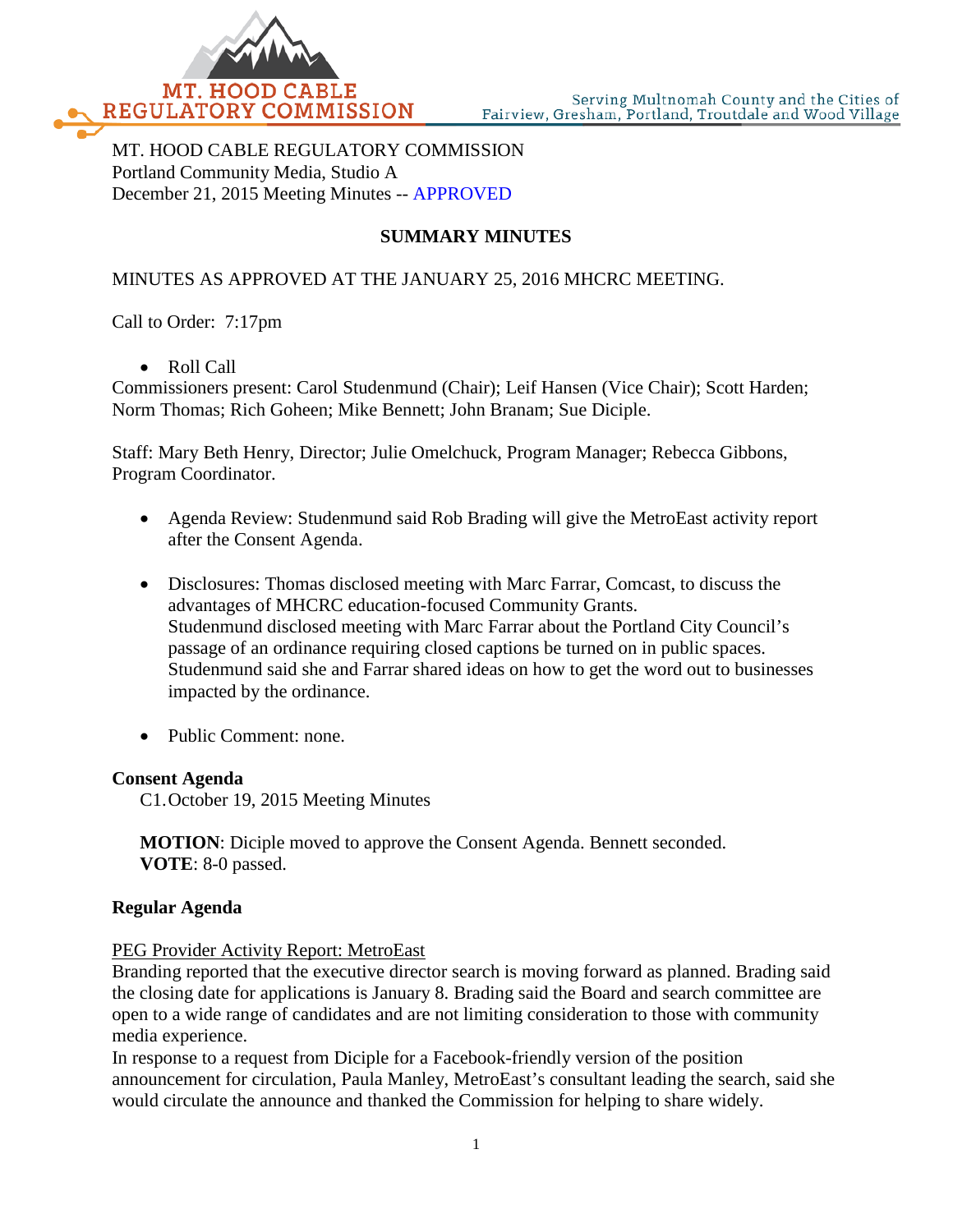Branam suggested asking mayoral candidates to post and share the announcement to their networks.

# **R1. MHCRC FY14-15 Fund Audit**

Henry said this is the 4th year of conducting an audit separate from the City of Portland. Henry said staff and the Finance Committee recommend the Commission acknowledge the audit and to authorize MHCRC staff Director to accept the audit by signing and submitting it to the Secretary of State by December 31. Henry said the audit findings were reviewed by the Finance Committee. Henry introduced Ken DeHart, Senior Manager and CPA at Moss Adams.

Ken DeHart said he has been with Moss Adams for 21 years and that he has conducted the City of Portland's audit for 11 year. DeHart has worked on the MHCRC's audit all 4 years. Referring to a PowerPoint presentation, DeHart said Moss Adams' services included an audit of the financial statements, which includes a detailed testing of transactions and balances, a review and testing of internal controls and reporting on results. DeHart said Moss Adams also provides compliance testing and reporting under Oregon Minimum Audit Standards. DeHart said Moss Adams conducts a technical review of the MHCRC financial statements prepared by the City of Portland technical accounting staff. DeHart clarified elements of the review through the PowerPoint presentation. DeHart concluded that the overall audit report is an un-modified, clean opinion. DeHart said the opinion means Moss Adams audited the financial statements and found the statements to be materially correct.

DeHart thanked MHCRC staff and City of Portland accounting staff for being responsive and easy to work with during the review.

**MOTION**: Diciple moved to acknowledge the audit prepared by Moss Adam's for FY14-15 MHCRC Fund and to authorize MHCRC staff Director to accept the audit by signing and submitting it to the Secretary of State by December 31. Harden seconded. **DISCUSSION**: none. **VOTE**: 8-0 passed

Staff Activity Reports and Updates

- CenturyLink Notice and Opportunity to Cure: Customer Service Standards: Gibbons, referring to the noncompliance letter and Oregonian article included in the meeting packet, said that after review CenturyLink's 3<sup>rd</sup> quarter statistics, staff determined that CenturyLink had not met the telephone answering and appointment window standards. Gibbons said the noncompliance notice gives CenturyLink 30-days to cure the violation or develop a curative plan. Gibbons said staff would have more information on the status of the cure by the January meeting.
- Subscriber complaints: Gibbons said staff has been fielded a higher than normal number of subscriber complaints in the past few months. Gibbons said subscribers are unhappy with Comcast's October 1 rate increase, which included an increase to the Broadcast TV fee and a new sports network fee that are separately line itemed out on subscribers bills. In addition, Gibbons said staff is fielding complaints from CenturyLink subscribers about service installation delays.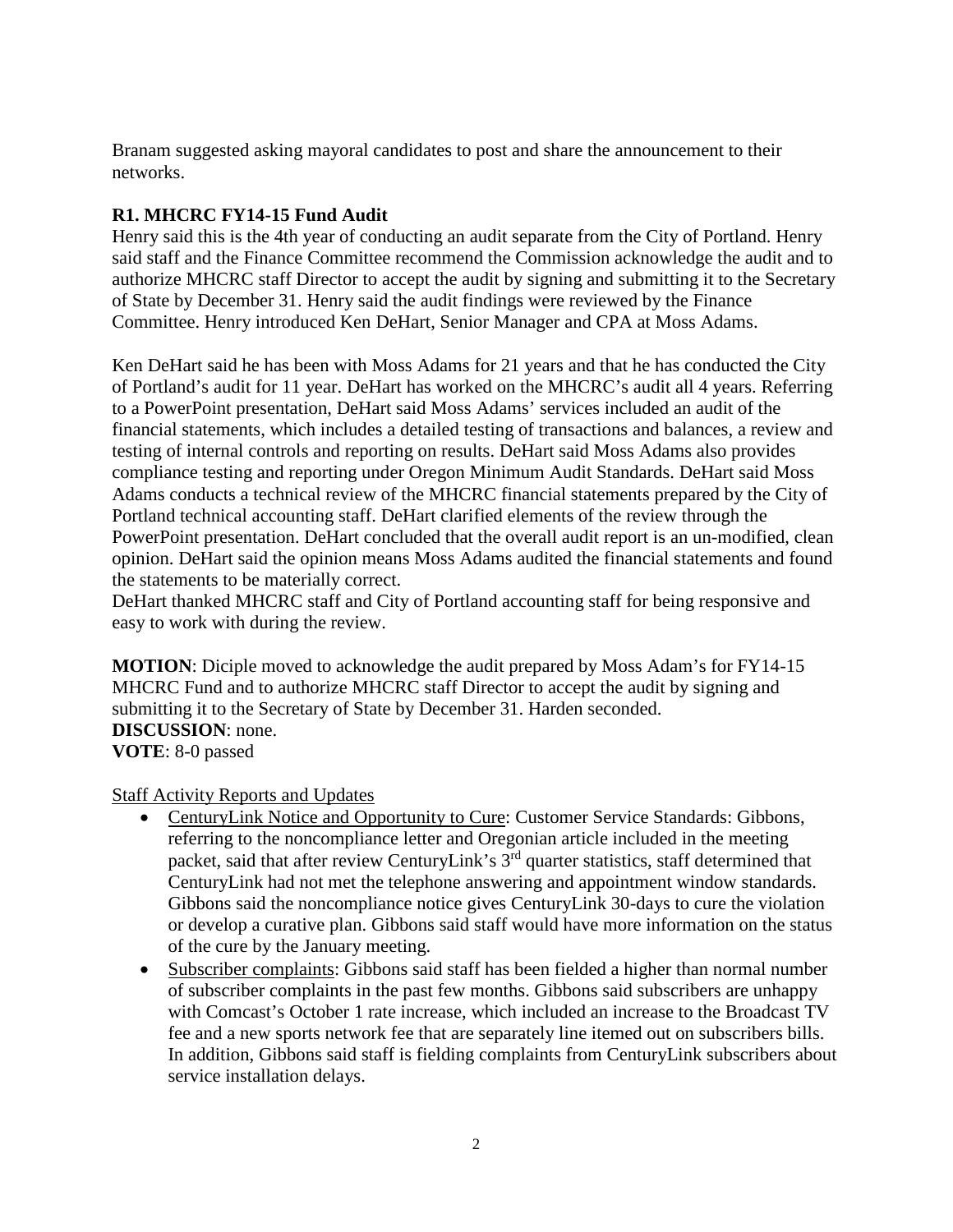- FCC/Federal legislative developments: Henry said she and Carol Studenmund attended an FCC meeting on closed captioning, with a particular focus on PEG requirements. Henry said the Alliance for Community Media is taking a lead role in helping to educate PEG staff on the requirements and sharing creative solutions to addressing the financial impact of the requirements. Studenmund said the meetings were productive and that she believes the City of Portland and Portland Community Media are farther along in addressing the requirements than most.
- FY16-17 Budget process/information: Henry said City of Portland and Multnomah County committed \$30 million to affordable housing and in order to fund this initiative all general fund bureaus in the City of Portland have been asked to submit 5% budget reduction packages. Henry staid the January 12 Finance Committee meeting will focus on budget reduction options.
- TechSmart Initiative: Omelchuck said staff continues to work with Centennial and Gresham Barlow on project plans. Omelchuck said part of the annual retreat will be spent on discussing the evaluation design for the TechSmart Initiative.
- Community Technology Grants Gibbons said the deadline for Pre-Application has passed and review packets will be emailed/mailed by the end of the week.
- Digital Equity Action Plan (DEAP): Henry said the City of Portland and Multnomah County held the third and final DEAP workshop recently. Henry said the workshop was well attended with over 50 attendees. Henry said the City Club of Portland is hosting a Friday Forum on Digital Equity on January 15. Henry said both PCM and OPB cover the event.
- Other: Gibbons referring to a hand out, said staff issued a notice on noncompliance to Frontier for failure to provide services to a newly developed area in Gresham. Gibbons said Frontier has 30 days to document a cure or submit a curative plan.

### Committee Reports

- Finance Committee: Bennett said he chaired the last Finance Committee meeting in Thomas' absence. Bennett said the Committee reviewed the audit findings and was pleased with the results. Bennett said the Committee confirmed that all MHCRC funds are invested in the same financial pools as the City of Portland and garner the same interest rate, rate of return, etc. Bennett said the Committee is looking into how the City of Portland charges interagency fees to the MHCRC. Henry said the Committee will consider a 5% cut package at the upcoming meeting in January.
- Grant Committee: Goheen said the Committee held a general information meeting tonight. Goheen said the Committee discussed how staff monitors grants for compliance under the franchises and the grant guidelines. The Committee reviewed the restrictions on grant funding. Goheen said the Commission is and will continue to be consistent in how it funds technology. Goheen said the Committee had a general discussion about how it can better publicize the availability of funds and to share success stories.
- PCM Board Appointee: Studenmund thanked Paula Manley for her leadership.
- MetroEast Board Appointee: none.

New Business; Commissioner Open Comment Studenmund reviewed the meeting schedule.